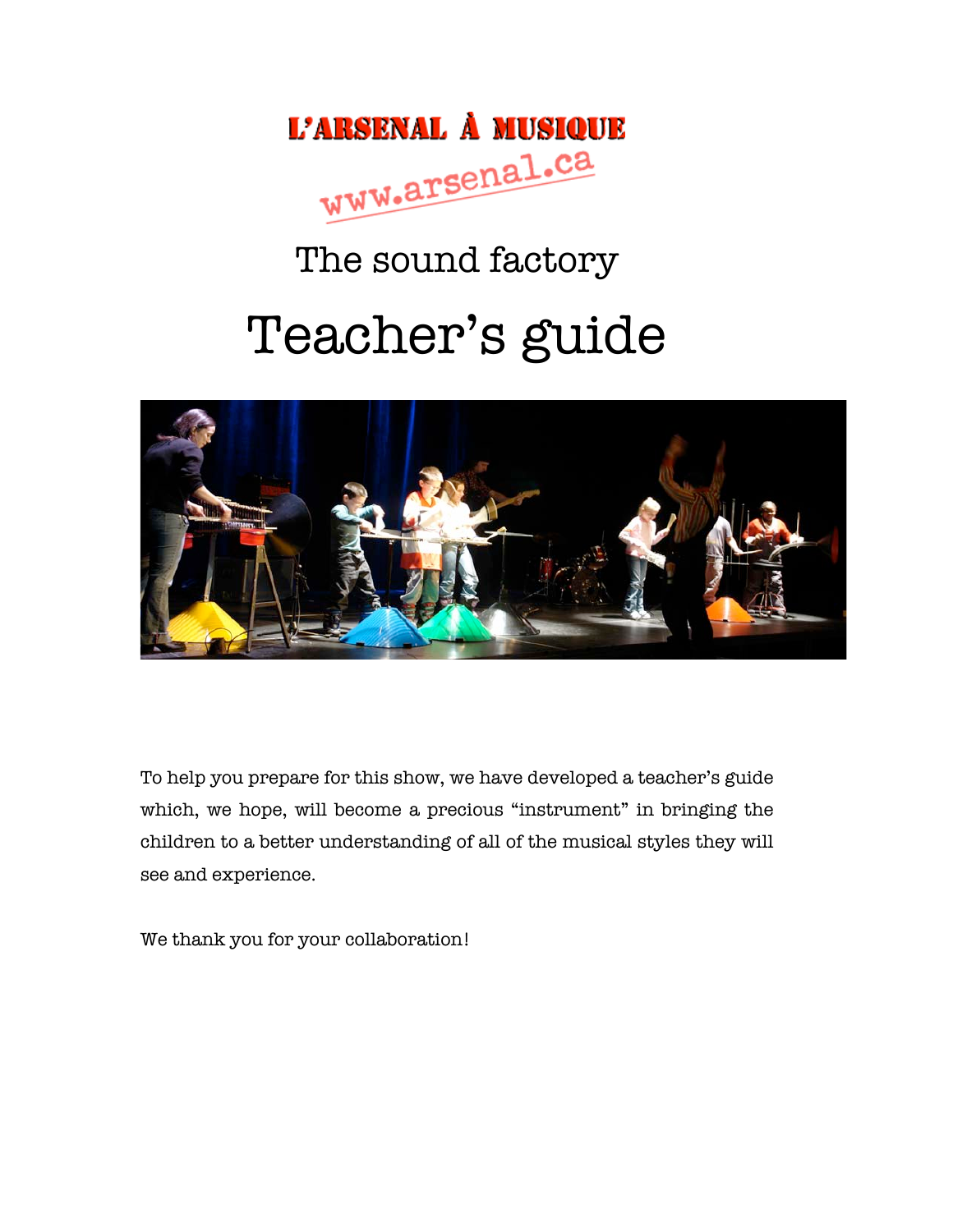### THE DAY OF THE PERFORMANCE

#### **Arrival of L'Arsenal à musique**

The team will arrive approximately 1 hour 30 minutes prior to the performance. It is indispensable that the team be met upon their arrival by a school representative.

#### **Personnel required for the unloading and loading of material**

The assistance of two adults or a small group of students to help unload before the show and load after the show would be appreciated.

#### **Presentation space**

At the artists' arrival, the availability of the janitor is necessary to answer any technical or practical questions (electricity, ventilation, lighting, etc.).

Please make available one well-lit room, equipped with a table, chairs and bottled water where the artists can change and safely leave their personal effects.

All other activity in the performance space must be suspended during setup and strike.

#### **Before the performance**

We recommend that the school principal or the person responsible for the activity meet with l'Arsenal's sound technician 15 minutes before the children enter the room.

Please assign a staff member to meet the artists, answer any questions they may have and inform them when the audience is seated and the show may begin.

#### **During the performance**

Please ensure that bells are turned off.

Please discourage staff and students from entering or leaving the performance area.

The audience should be seated on the floor.

For everyone's benefit, please observe the audience maximum of 200 students.

**Length of show :** 50 minutes

**Length of strike :** around 1 hour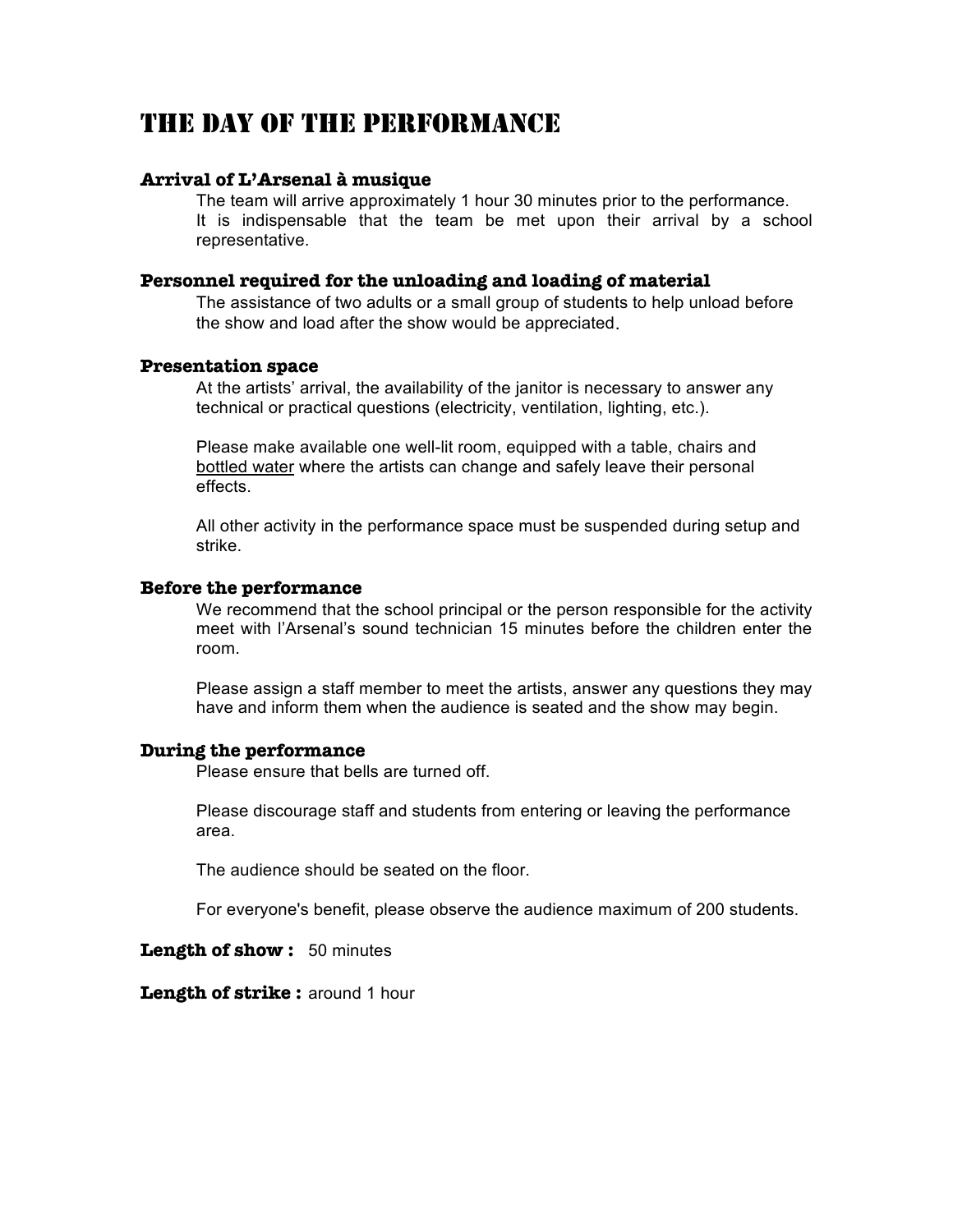### SOME WAYS TO PREPARE THE CHILDREN FOR THE UPCOMING PERFORMANCE :

☞ Discover the Baschet sound sculptures on pages 4 and 5.

☞ Build an acoustic instrument in the spirit of the sound sculptures, as shown on pages 12, 13 and 14.

### **RESEARCH THE TOWN OF TADOUSSAC AND THE BELUGA WHALES:**

☞ Depending on the students' age and grade (4, 5 or 6), conduct geographical research into the town of Tadoussac, the Saguenay region and the St-Lawrence River.

☞ Research the Beluga Whale, its habits, its migration and their annual return to the mouth of the Saguenay.

☞ Transform your school gym into a concert hall, decorating it according to the imagination and the creativity of the students.

### AFTER THE SHOW:

☞ Draw the house of François and Bernard Baschet.

☞ Draw, from memory, the Baschet sound sculptures and try to remember the 'domestic' origin of the instruments.

☞Draw the traditional percussion instruments from the show.

☞ Describe the differences between the Baschet sculptures and the traditional percussion instruments.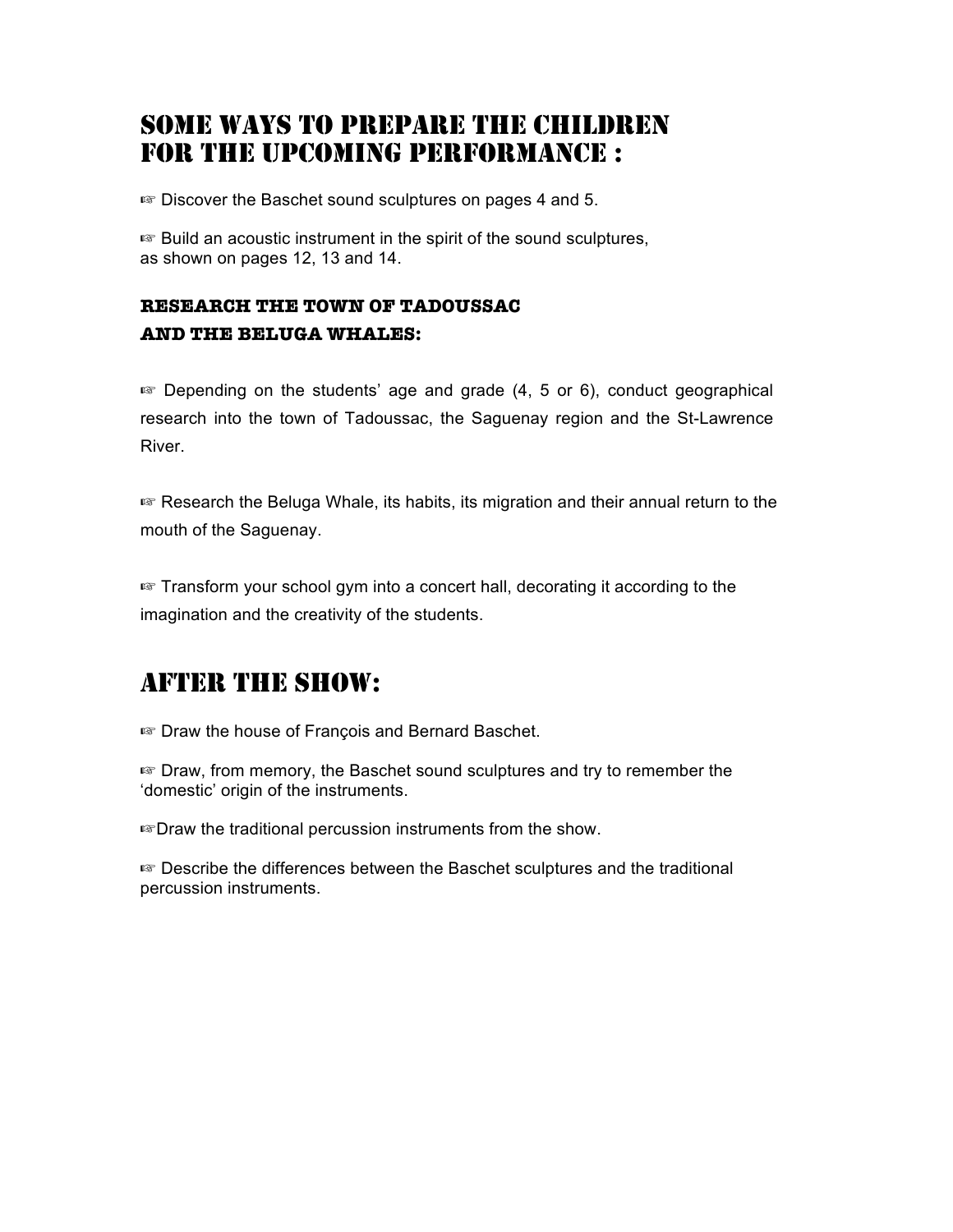### THE INSTRUMENTS USED DURING THE PERFORMANCE:

### THE BASCHET SOUND SCULPTURES



The **Candlestick** : a vertical keyboard with 6 steel rods, attached at fixed intervals to a steel support, which in turn is attached to a fibreglass cone.



The **Crystal** : a keyboard with 25 glass rods attached to a sheet of Duralumin on steel rods. The sheet is attached to a fibreglass cone, along with a steel spring. To be played with wet hands.



The **Spring** : A long vertical steel spring at the end of which is a cardboard cone shape. The spring is attached to a steel stand. The spring moves back and forth with the direction and intensity of the person playing it.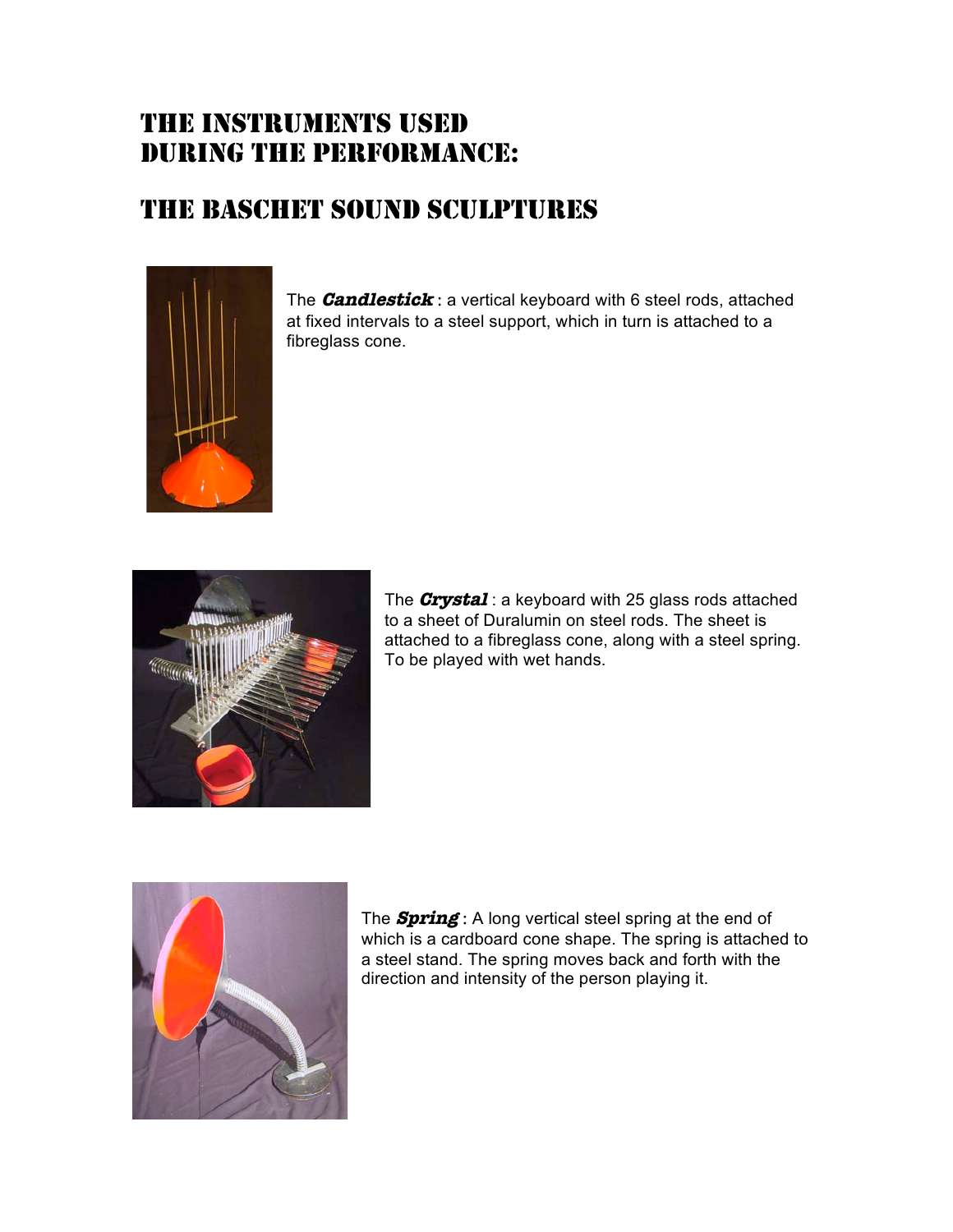

The **Double Spring** : a horizontal keyboard with 6 steel rods of varying lengths, positioned from the longest to the shortest; one steel sheet, on the horizontal, centre is not aligned with the centre of the instrument; two steel springs. Each of these elements is attached to a steel support, which is attached to a fibreglass cone.



The **Oven grill** : a keyboard with 25 steel rods of the same length, attached close together. They all go through a steel support, which is attached to a fibreglass cone.



The **Whistler** : a series of bars made of Duralumin, of varying lengths. Long, high-pitched sounds.



The **Disk :** a disc made from reinforced steel, attached offcentre to its support. The sound is more resonant as you go away from the centre.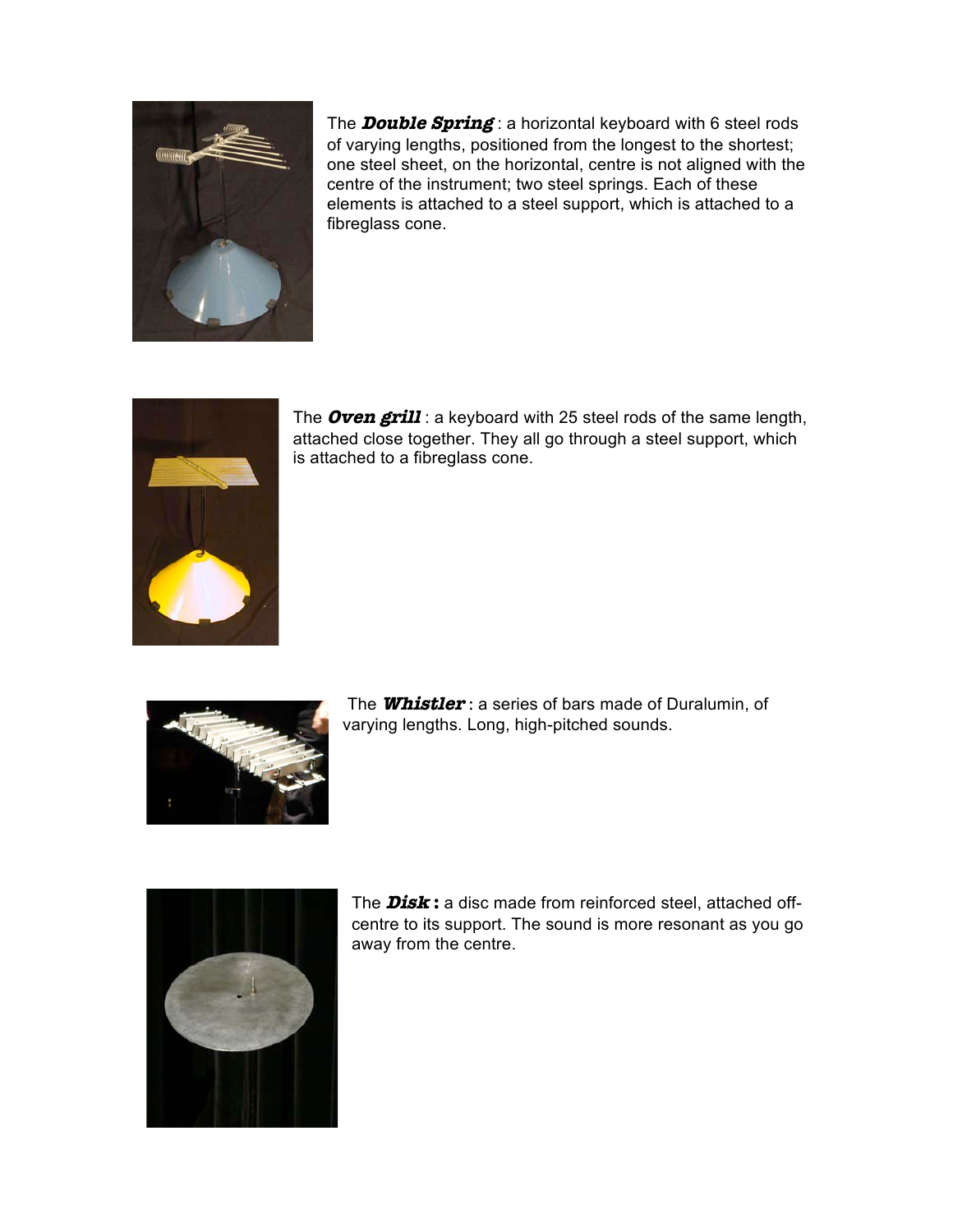### THE OTHER INSTRUMENTS USED DURING THE PERFORMANCE:

#### **SURDO**

In the complexity of the brasilian Samba's structure, Surdos play a very important role by carrying on the foundation of the rhythm section and reflecting the "clave" and all the Samba language.

It's a two-headed large cylindrical drum made with stainless steel or wood shell. The heads can be calf-skin or plastic. Surdos are traditionally used in Escolas de Samba where a large ensamble (Bateria) counts around 25/35 elements with drums of all the above kind and size.



#### **Playing techniques**

For *samba-enredo* (Rio-style Carnival samba), surdos are played with one mallet damping the head with the other hand.

There are four basic stroke played on the Surdo: strike with the left hand with the left hand resting on the head, strike the surdo with the stick (closed tone)strike the surdo with the stick (open tone) strike the rim of the drum with the stick. The left hand may be left on (closed) or off (open) the head.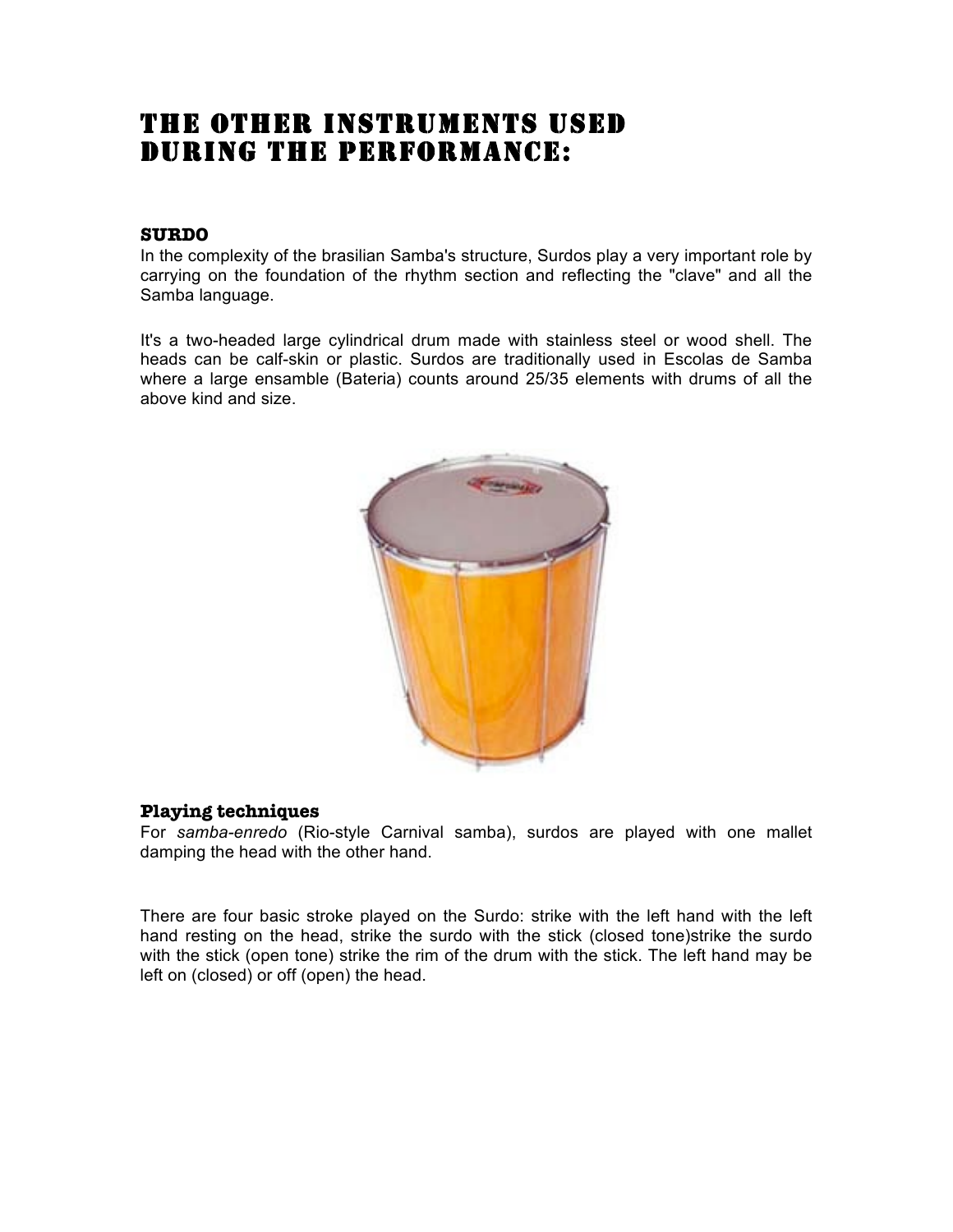#### **CAXIXI**

Caxixi (pronounced Ka-shee-shee) is a musical instrument of ancient African origin that became popular in Brazil as a companion to the Berimbau, an African musical bow with a hollow gourd as a resonator, used in the dance-game of Capoeira.

Because of its lively sound, the Caxixi was originally used to call forth the presence of the enchanted spirits and also to scare all evil away. Caxixi is a reed basket, woven by hand, with a hard gourd skin bottom filled with special seeds. Shaken, the seeds hit the hard gourd skin, producing a distinctive sound. Caxixi can be used as a rattle to drive the beat and also in pairs to produce intricate sounds and rare textures.





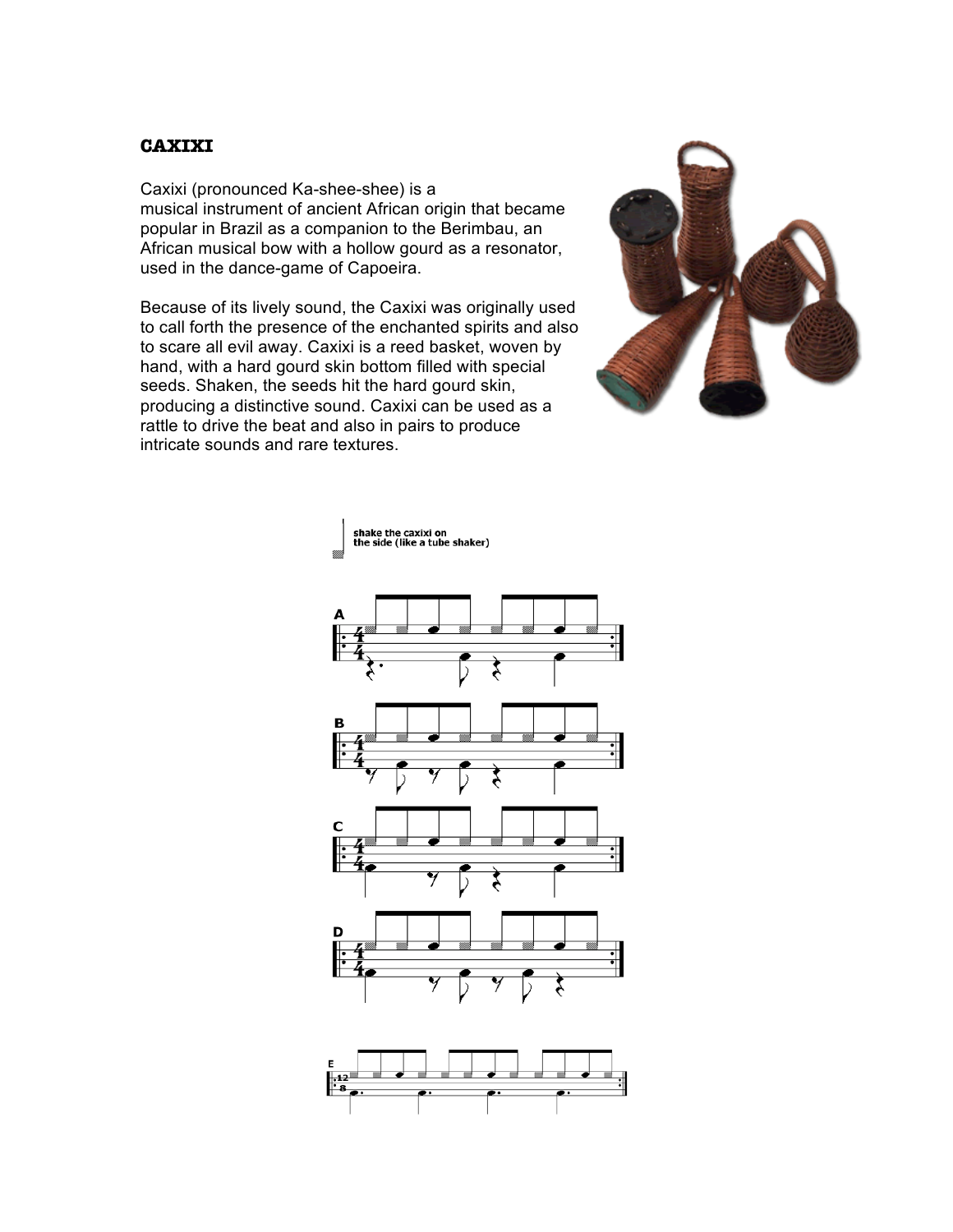#### **AGOGO BELLS**

Agogo bells are pairs of bells joined by a curved metal rod. They are shaped much longer than a regular cowbell and generally tuned in thirds.

The Agogo is played with a stick held in the right hand while the left hand hold the instrument and can also squeeze the two bells togheter producing a "chick" sound. The stick can be made from metal or wood.



**A very popular agogo score:** 

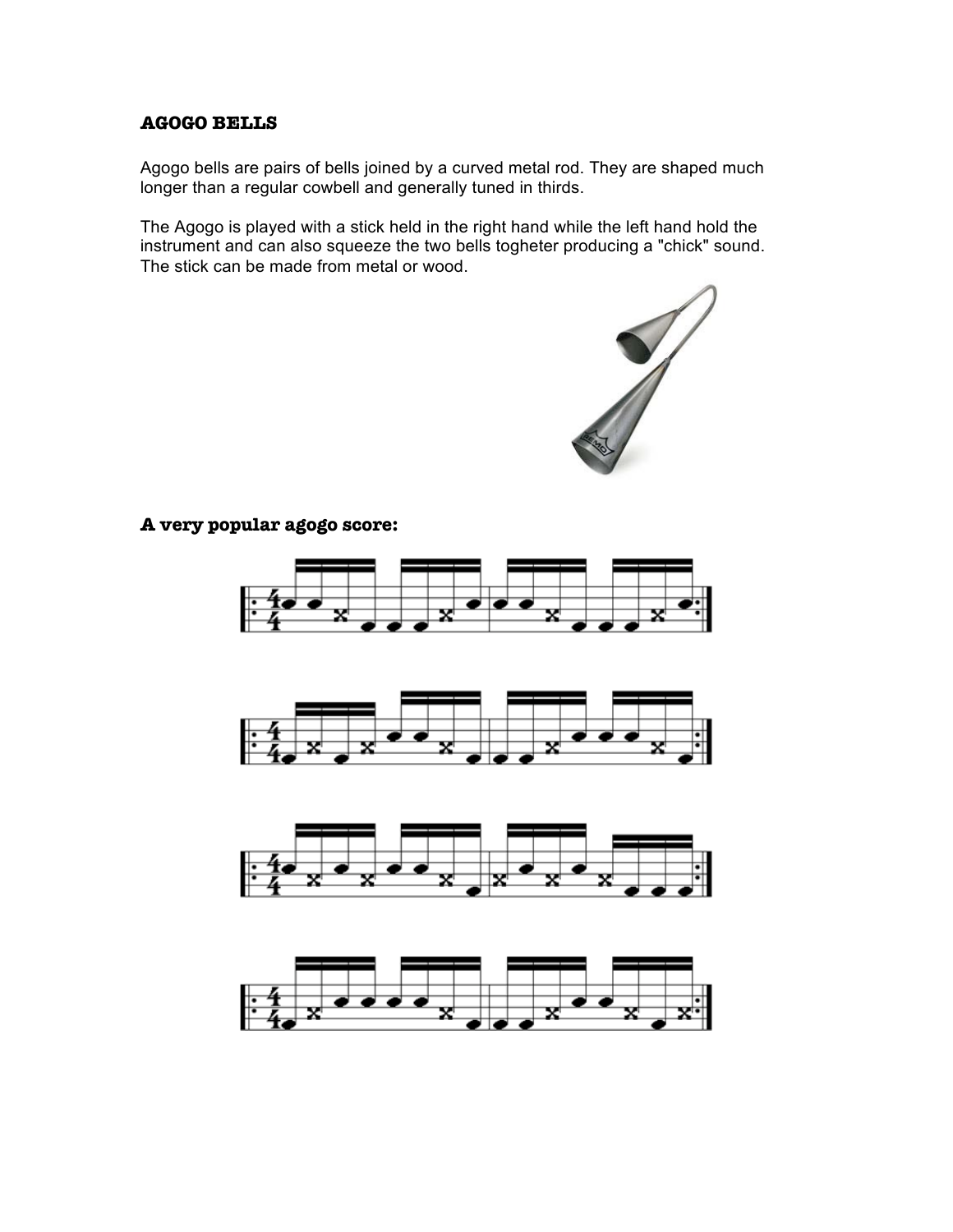#### **OCEAN DRUM**



Picture yourself on a beautiful beach, absorbing the sounds of the ocean waves, relaxing and breathing deeply.

The Ocean Drum is a wonderful and magical instrument that can be played as both a frame drum and can recreate the sound of the ocean waves crashing against the shore.

To create the waves simply rock the drum from side to side and let the metal pellets roll across the drum surface.

This drum is commonly used as a tool of relaxation and meditation as well as a percussion hand drum.

#### **DJEMBE**

A djembe (pronounced *JEM-bay*)is a skin shaped like a large goblet and is meant to be played with your bare hands. The djembe originated in Africa where it became an integral part of the area's music and tradition.

The djembe is a secular drum. It is found in all of West Africa, where it is one of the most common instruments.

The djembe is said to contain three spirits: the spirit of the tree, the spirit of the animal of which the drum head is made, and the spirit of the instrument maker. Properly crafted djembe drums are carved in one single piece from hollowed out trees called Dimba or Devil Wood. In earlier times and still in some rural areas djembe were used to send messages over long distances.

A master djembe player is referred to as a *djembefol*

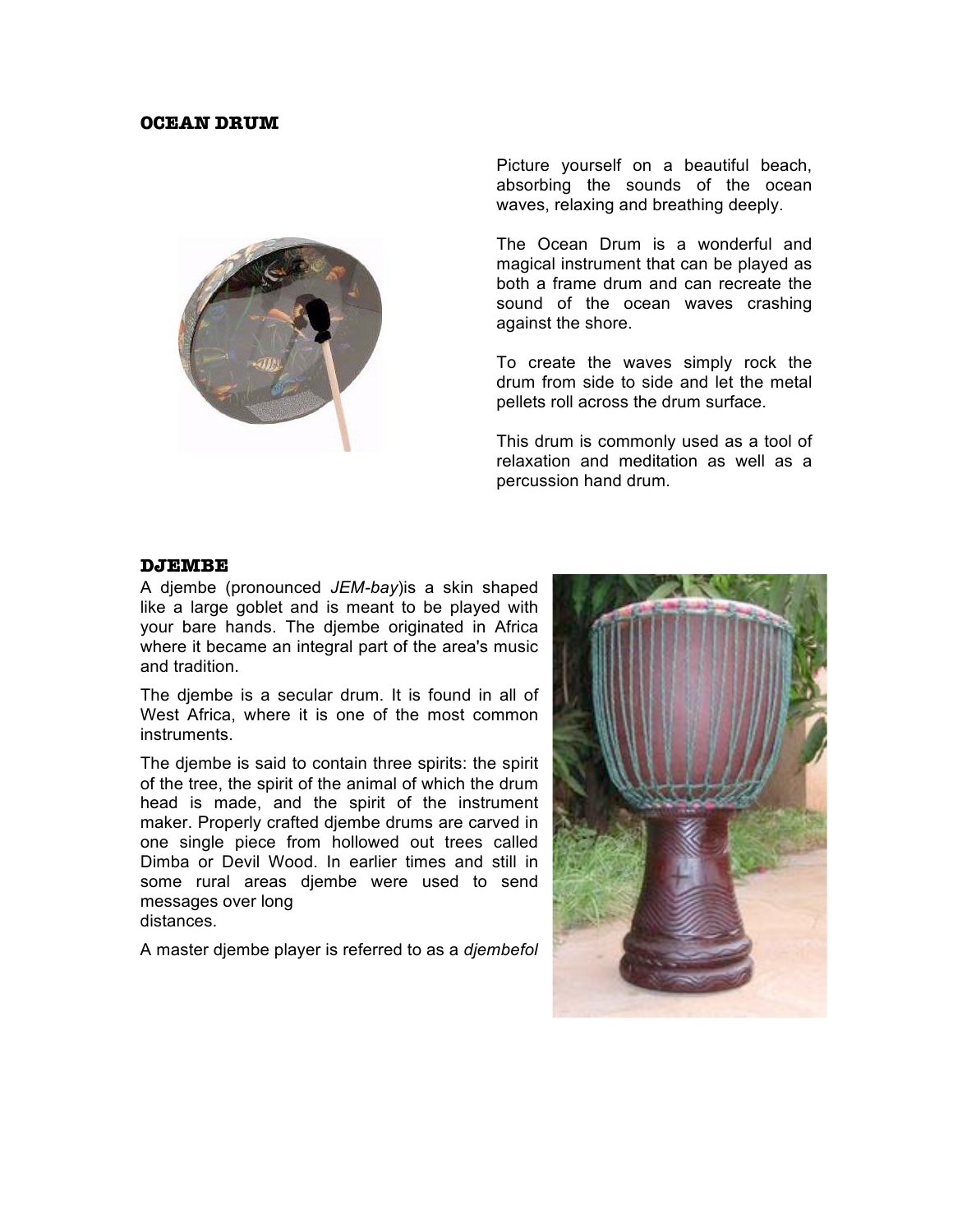### THE BASCHET SOUND SCUPLTURES

As their name suggests, the "Sound Sculptures" are pieces of art that produce sound, invented by Bernard and François Baschet, two internationally renowned French artists. Since 1952, the brothers have pioneered a new art form that marries shape and sound.

An "instrumentarium" of 14 instruments destined for the musical education of children was developed from 1975 to 1983 by Bernard Baschet.

Bernard Baschet and his partners created "little sound structures" that are simple to play, adapted to a child's physical abilities. The children learn to work with sound, to listen to the sounds, to listen to themselves play, to listen to others. They structure their listening. By playing freely, they learn to structure their thought, as with building sets and games.

From an educational point of view, the Baschet instrumentarium comes out of a creative pedagogical approach, one that emphasizes the child's natural spontaneity and creativity, as well as an openness to different musical cultures and the combination of artistic disciplines.

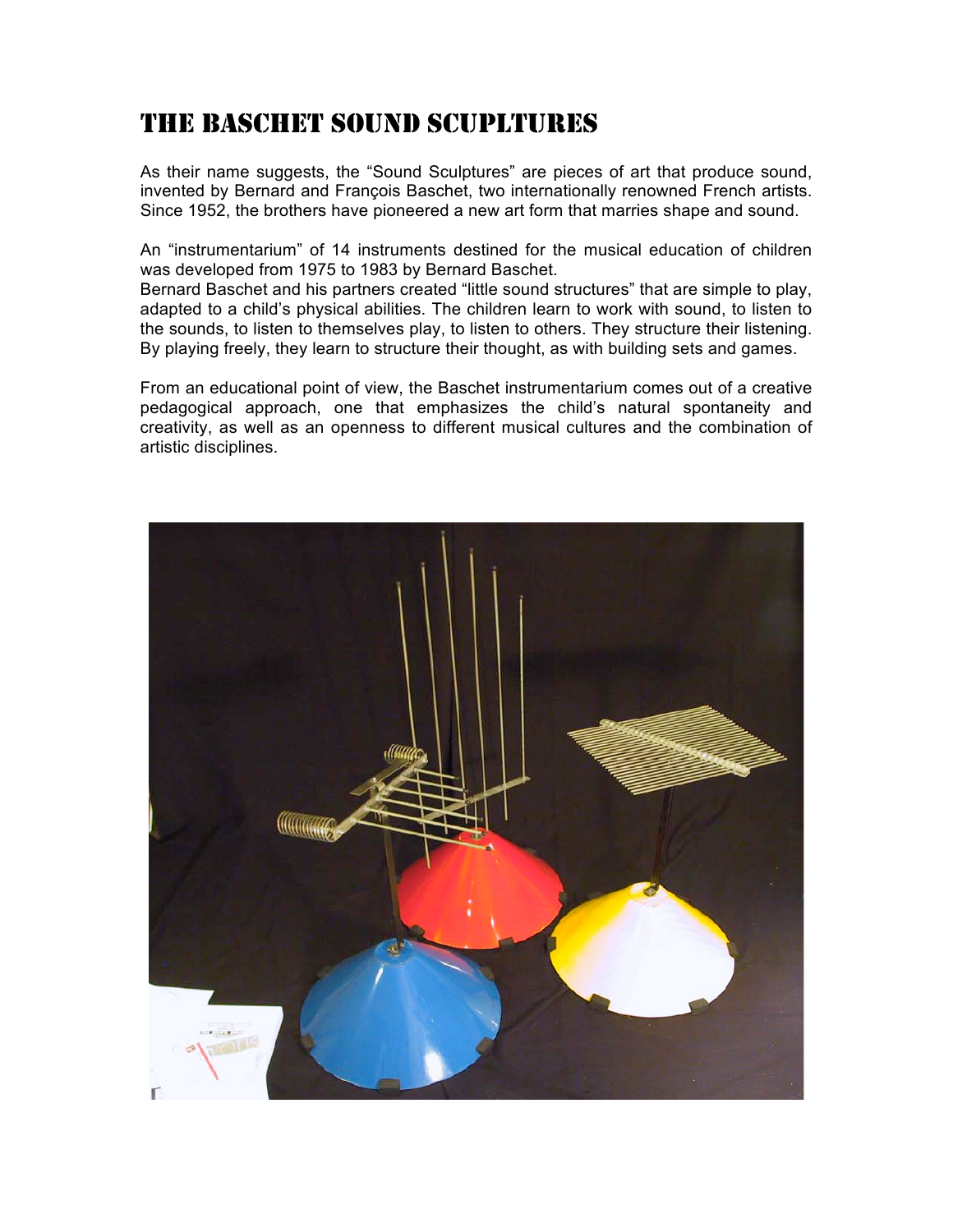## WHAT IS THE ACOUSTIC PRINCIPLE OF THESE INSTRUMENTS?

The Baschet sound sculptures work just like Meccano. They are made up of interchangeable parts, such as metal rods and sheets, plastic membranes to be inflated, fibreglass and stainless steel cones, piano cords, springs, etc. Each combination of these different parts produces a new sound. This is how the Baschet brothers proceeded, by adding or taking away different parts, to experiment with these new instruments and their distinctive sounds.

The brothers' contribution to the world of musical instruments is remarkable, as their sound structures constitute one of the rare examples of acoustic innovation in this field in the  $20<sup>th</sup>$  century.

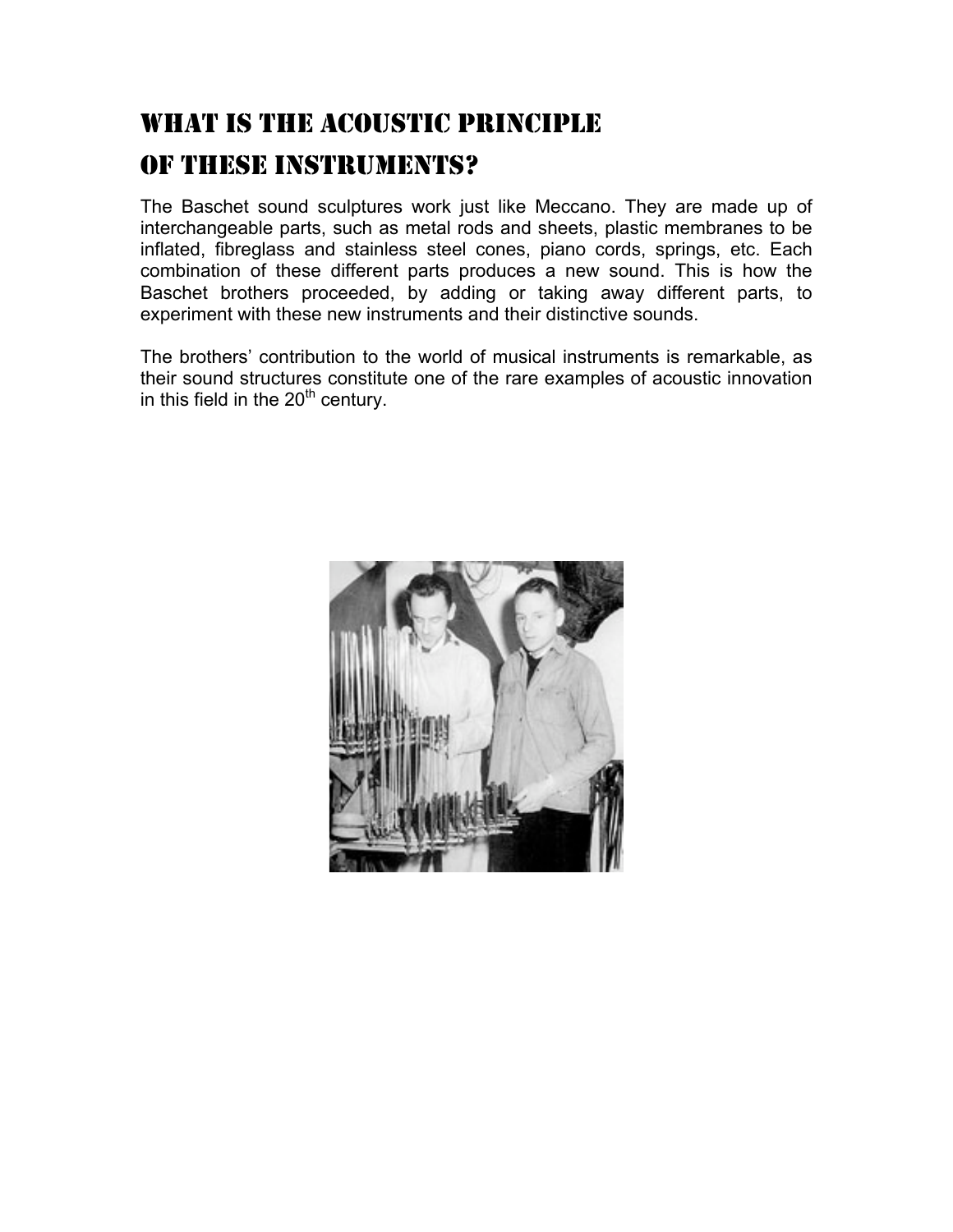### **A home-made resonator!**



A long metallic threaded rod passes through a box. When you hit the rod, it vibrates. The vibration is amplified by the sound box, a bit like the sound of the strings on a guitar.

The size of the box may vary, as can the length and the diameter of the metal rod. Different sizes will produce different sounds. You can even use a ready-made box, and make the holes you need.

Experiment, and have fun!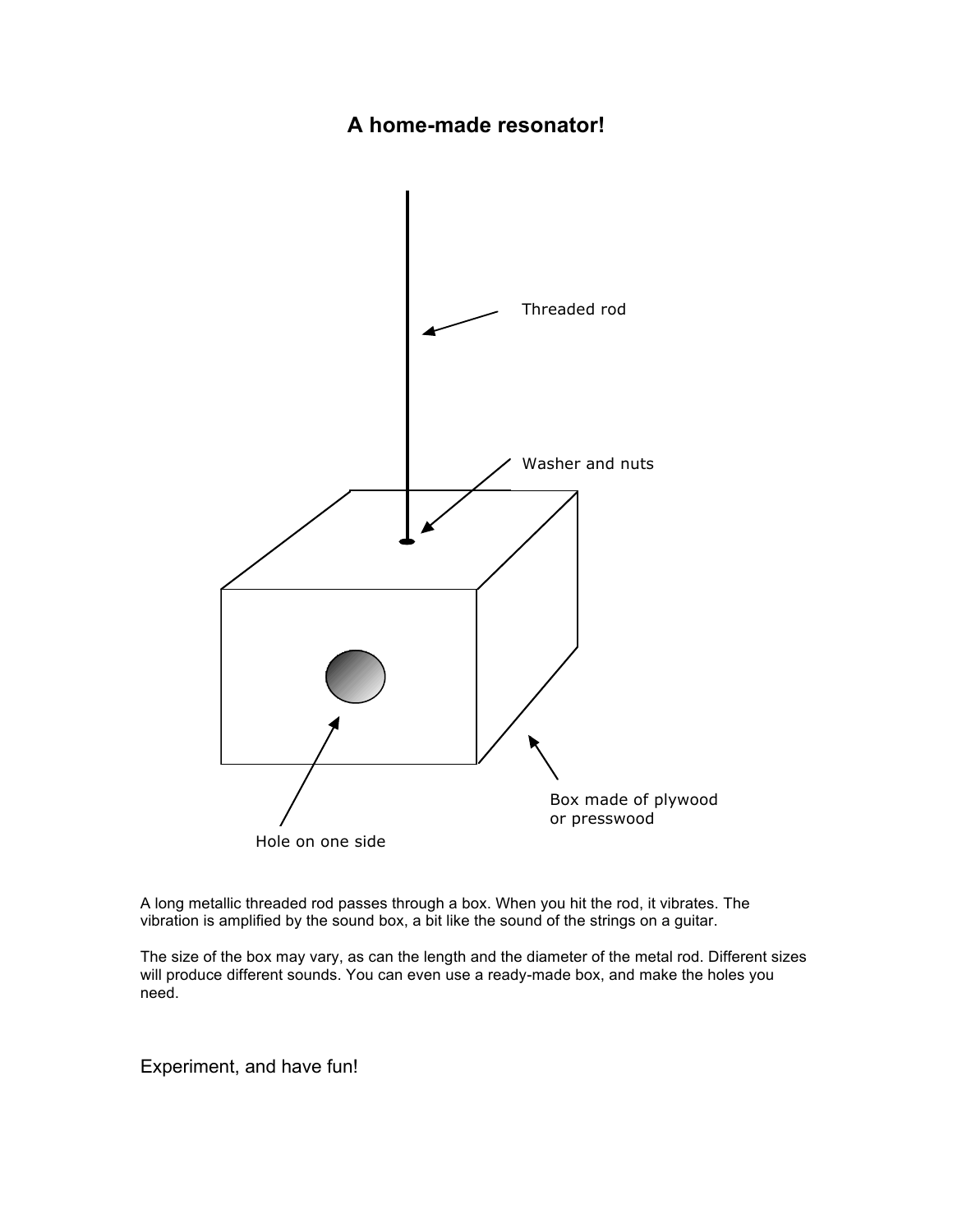### **Materials**

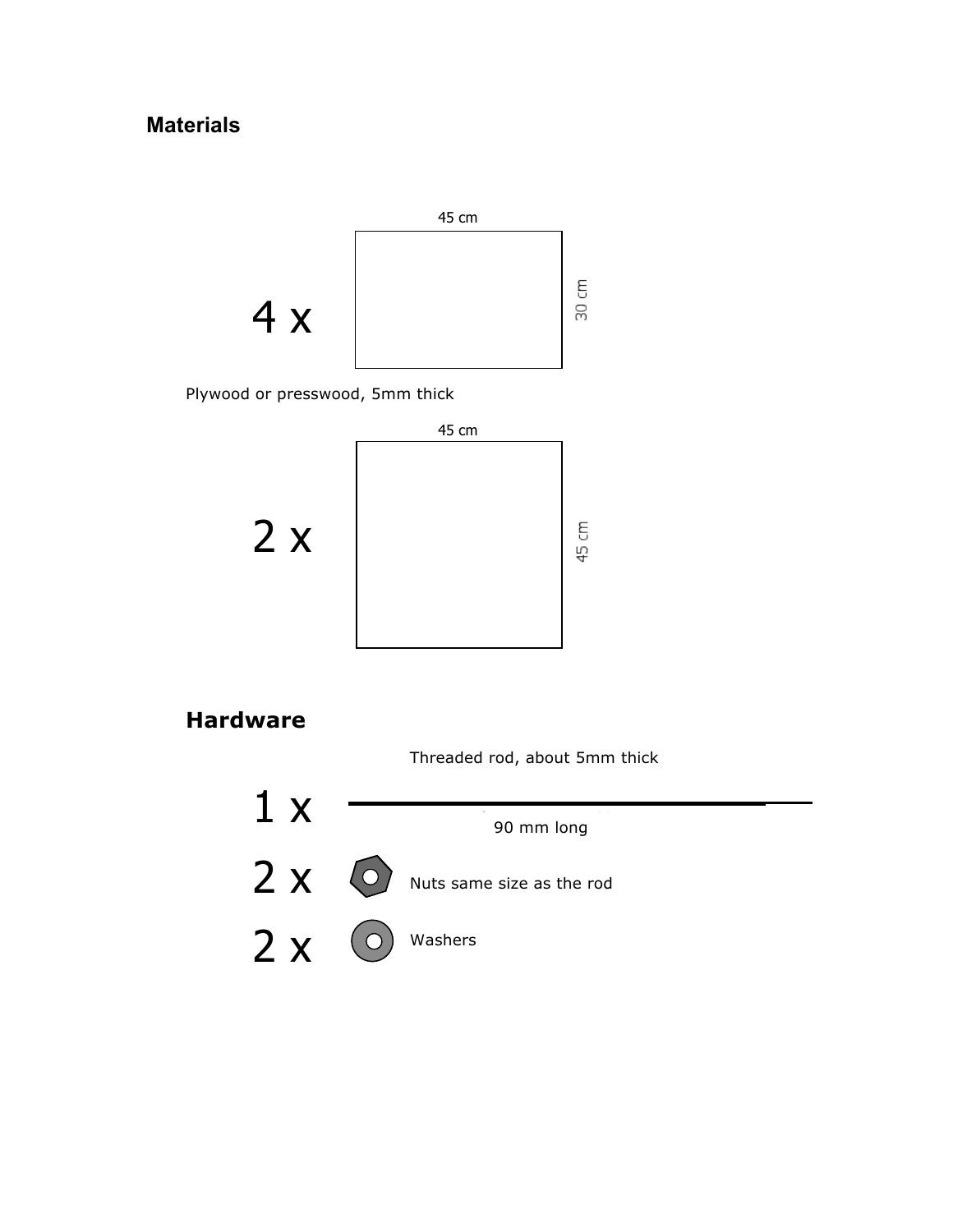### **Building your instrument**

#### **Step 1:**

Cut the pieces of plywood to the required dimensions.

#### **Step 2:**

Using a jigsaw or a carpenter's punch, make a hole about 3-4 inches across in one of the sides (rectangular pieces), drawing diagonal lines to help you find the centre.

Using a drill, make a hole for the metal rod in the centre of the top of the box (square piece).

#### **Step 3:**

Put the box together, using nails, screws or wood glue.

#### **Step 4:**

With washers and nuts, pass the threaded rod through the hole, making sure it doesn't touch the bottom of the box, allowing it to vibrate freely.



#### *Voilà***!**

You've made a musical instrument, where the box serves as a resonator for the metal rod!